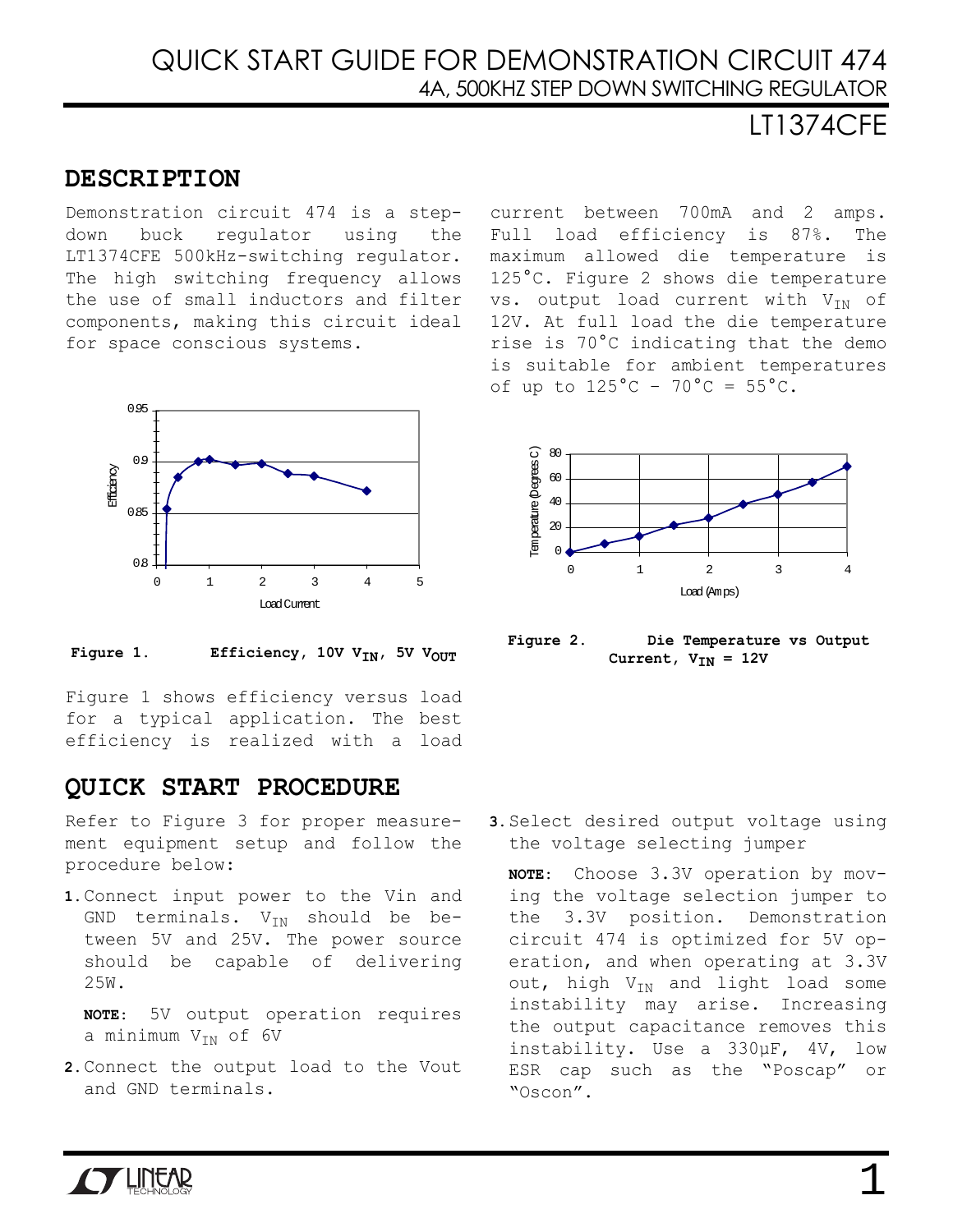## QUICK START GUIDE FOR DEMONSTRATION CIRCUIT 474 4A, 500KHZ STEP DOWN SWITCHING REGULATOR

- **4.** To turn the circuit off, ground the terminal labeled SHDN
- **5.** To test the synchronization feature of the demo board apply a sync signal to the sync terminal and note the shift in the operating frequency. The Sync signal should have an amplitude greater than 2.2V, duty cycle of between 10% and 90% and a frequency of 580kHz–1000kHz

#### **MEASUREMENT NOTES**

#### **Voltage measurements**

The correct way to measure voltage is at the terminal of the demo board. Attempts to measure output voltage at the load will result in a too low output voltage due to wiring loss.

This is especially true at high current. Needless to say any efficiency calculation should be made using demo circuit terminal voltages as opposed to load or power source terminal voltages.

#### **Ripple Voltage Measurements**

The ceramic capacitors used in this demo board have almost no ESR and are extremely effective filters. In order to correctly measure output ripple voltage correct technique is important. The scope ground lead and sheath should be removed and the output ripple measured by placing the scope probe directly across the output Vout and GND pins as illustrated in [Figure 4.](#page-2-0)



<span id="page-1-0"></span>

**Figure 3. Proper Measurement Equipment Setup**